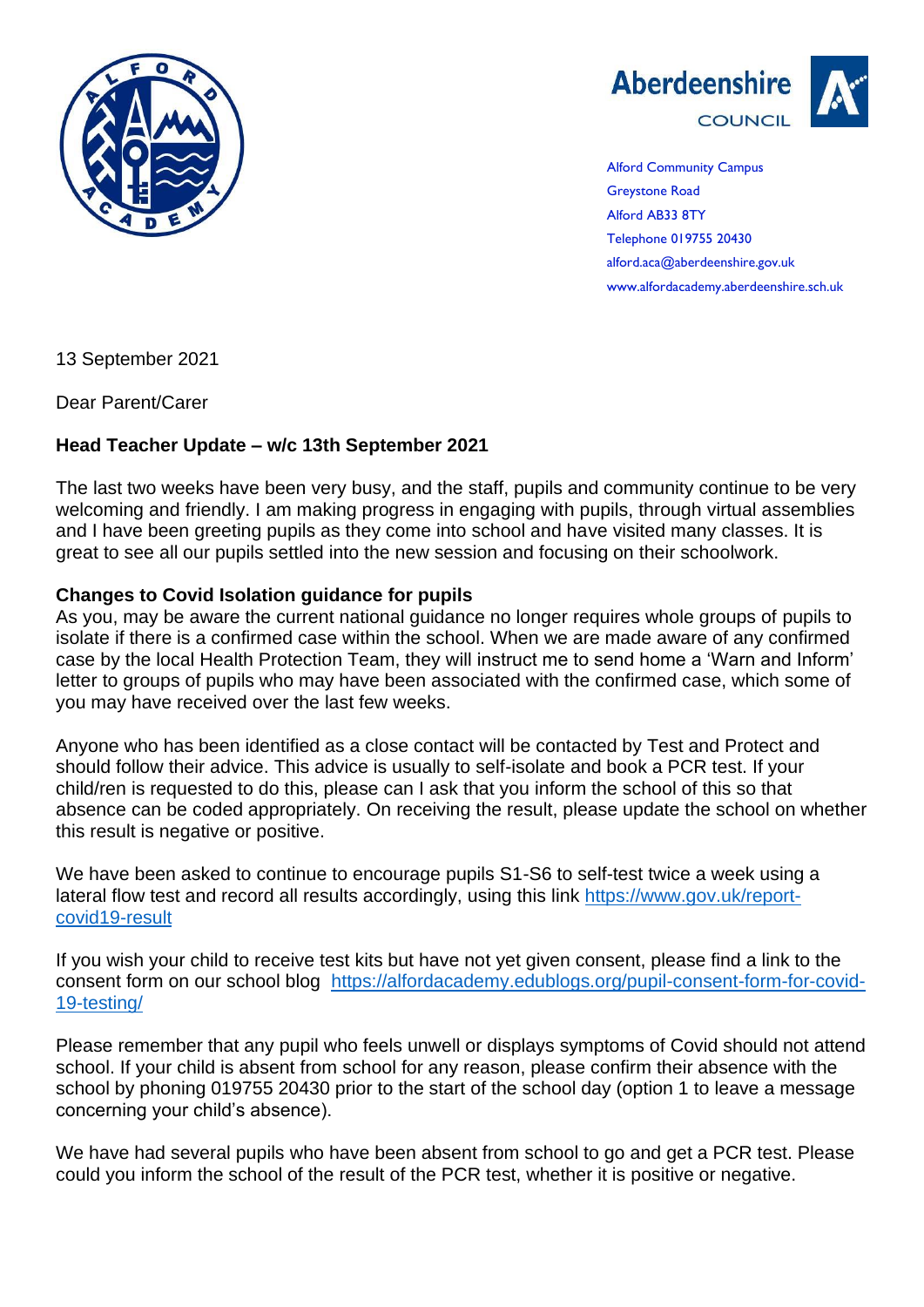## **School contact details**

A reminder that the Alford Academy telephone number is 019755 20430 and the email address is alford.aca@aberdeenshire.gov.uk. School office hours are 08:15-16:00 Monday to Friday.

### **Supporting Parents and Carers**

Just a reminder that a range of support resources and advice can be found on our Supporting Parents and Carers Google Site. You can access this via the school website and school BLOG under the Parent tabs or via this link

<https://sites.google.com/as.glow.scot/alfordacademyparentcarer/home>

#### **Online Safety Parent Information online event**

Parents and carers are warmly invited to attend our online event which will take place on Wednesday 15 September at 7pm. Please see email of 8 September 2021 for full details. This event can be accessed via this link [Click here to join the meeting](https://teams.microsoft.com/l/meetup-join/19%3ameeting_MDQyY2E3MzgtOTBkMC00ZGZjLTgzZTQtNDg1Y2YzMWI2ZWEw%40thread.v2/0?context=%7b%22Tid%22%3a%22fed99306-4d2d-4409-959d-d0edb7304a0b%22%2c%22Oid%22%3a%2218520963-c217-4291-a452-0d59f171f0f7%22%7d)

#### **School Uniform**

It has been great to see the pupils back in school looking smart in their uniforms and ready to learn. I would like to confirm the following with regards to uniform:

Pupils can come dressed for PE on the days that they have it on their timetable, on the days that they do not have PE the expectation is that school uniform is worn. I would appreciate your support to continue to encourage the wearing of our school uniform throughout the school year, this is an issue that a number of parents have raised, and I hope that this clarifies uniform expectations.

## **Behaviour on Buses**

I would also like to confirm the expectations around behaviour on buses:

- · Face- coverings are to be worn on school transport.
- · Pupils are to remain in their seats for their journey to and from school.
- · Pupils should not be eating or drinking on school transport.
- · No litter should be left on school transport.

#### **School Improvement**

As part of our School Improvement Plan, we will be sending out surveys between now and Christmas to gather parent/carers views. The focus of our first survey is Leadership of Change. We would appreciate if you could complete the attached survey, to inform our School Improvement Plan, which has been extended to Wednesday 15th of September. We will also be gathering the views of pupils, staff and wider stakeholders.

[https://forms.office.com/Pages/ResponsePage.aspx?id=BpPZ\\_i1NCUSVndDttzBKC3z9i2eHfSxGk](https://forms.office.com/Pages/ResponsePage.aspx?id=BpPZ_i1NCUSVndDttzBKC3z9i2eHfSxGkhvnGFjNg5JUN0sxRjFEMlJUTTRDV1hQSEM0ODIzSklaOC4u) [hvnGFjNg5JUN0sxRjFEMlJUTTRDV1hQSEM0ODIzSklaOC4u](https://forms.office.com/Pages/ResponsePage.aspx?id=BpPZ_i1NCUSVndDttzBKC3z9i2eHfSxGkhvnGFjNg5JUN0sxRjFEMlJUTTRDV1hQSEM0ODIzSklaOC4u)

# **Changes to Alford Academy Senior Leadership Team**

Mrs Lisa Lees - Depute Head Teacher, has secured a seconded post with Aberdeenshire Council for up to 23 months as a Quality Improvement Officer (Inclusion, Equity & Wellbeing). Lisa will start this post on 23rd of September 2021. We wish Lisa well and lots of luck in her new role and thank her for her hard work, dedication and fantastic care of our pupils and staff over the last 19 years, as Principal Teacher of Biology and Depute Head Teacher.

I can confirm that after a competitive interview last week, Mr Graham Scott has been appointed to the Acting Depute Head Teacher role and that he will start in this role on 23rd September 2021.